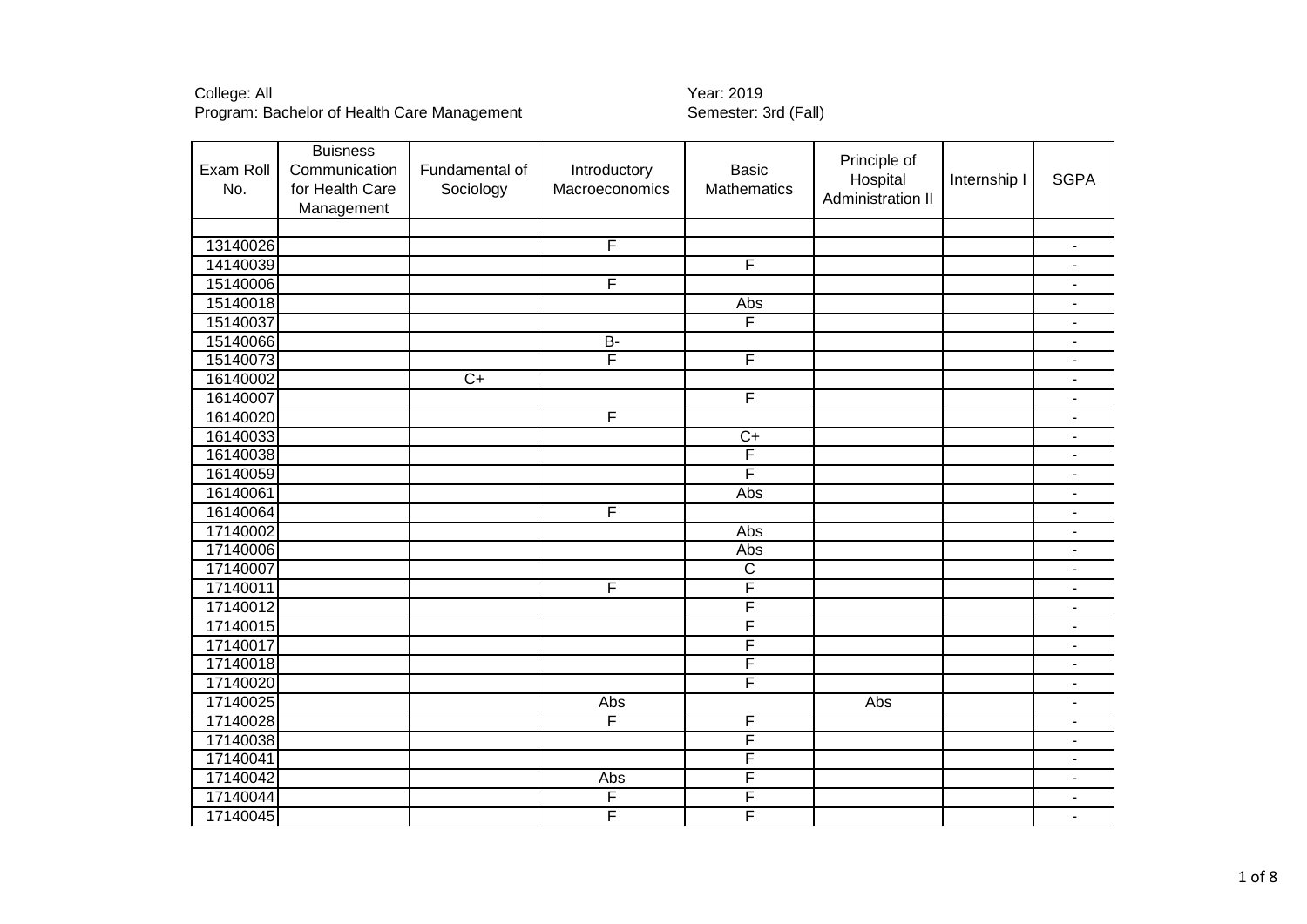# College: All Year: 2019

Program: Bachelor of Health Care Management Semester: 3rd (Fall)

| Exam Roll | <b>Buisness</b><br>Communication | Fundamental of        | Introductory   | <b>Basic</b>            | Principle of      |              |                          |
|-----------|----------------------------------|-----------------------|----------------|-------------------------|-------------------|--------------|--------------------------|
| No.       | for Health Care                  | Sociology             | Macroeconomics | <b>Mathematics</b>      | Hospital          | Internship I | <b>SGPA</b>              |
|           | Management                       |                       |                |                         | Administration II |              |                          |
|           |                                  |                       |                |                         |                   |              |                          |
| 17140046  |                                  |                       |                | F                       |                   |              | $\overline{\phantom{a}}$ |
| 17140052  |                                  |                       |                | F                       |                   |              | $\overline{\phantom{a}}$ |
| 17140053  |                                  |                       |                | F                       |                   |              | $\blacksquare$           |
| 17140064  |                                  |                       |                | F                       |                   |              | $\overline{\phantom{a}}$ |
| 17140067  |                                  |                       | F              |                         |                   |              | $\overline{\phantom{a}}$ |
| 17140070  |                                  |                       | F              |                         |                   |              | $\blacksquare$           |
| 17140072  |                                  | $\overline{\text{c}}$ | F              |                         |                   |              |                          |
| 17140073  |                                  |                       | F              | F                       |                   |              | $\blacksquare$           |
| 17140075  |                                  |                       |                | $\overline{B}$          |                   |              | $\overline{\phantom{a}}$ |
| 17140077  |                                  | <b>B-</b>             | B              |                         |                   |              | $\blacksquare$           |
| 18140001  |                                  |                       |                | $\overline{A}$          |                   |              | $\blacksquare$           |
| 18140003  |                                  |                       | F              |                         |                   |              | $\blacksquare$           |
| 18140013  |                                  |                       |                | F                       |                   |              | $\blacksquare$           |
| 18140015  |                                  |                       | $\overline{C}$ | $\overline{C+}$         |                   |              | $\overline{\phantom{a}}$ |
| 18140016  |                                  |                       |                | $\overline{\mathsf{F}}$ |                   |              | $\blacksquare$           |
| 18140027  |                                  |                       |                | $\overline{B}$          |                   |              | $\overline{\phantom{a}}$ |
| 18140029  |                                  |                       |                | F                       |                   |              | $\blacksquare$           |
| 18140030  |                                  |                       |                | F                       |                   |              | $\overline{\phantom{a}}$ |
| 18140031  |                                  |                       |                | F                       |                   |              |                          |
| 18140034  |                                  |                       |                | F                       |                   |              | $\overline{\phantom{a}}$ |
| 18140035  |                                  |                       |                | F                       |                   |              | $\overline{\phantom{a}}$ |
| 18140036  |                                  |                       |                | F                       |                   |              | $\blacksquare$           |
| 18140042  |                                  |                       | F              |                         |                   |              | $\blacksquare$           |
| 18140052  |                                  |                       |                | F                       |                   |              | ٠                        |
| 18140053  |                                  |                       |                | $\overline{B}$          |                   |              |                          |
| 18140055  |                                  |                       |                | F                       |                   |              | $\blacksquare$           |
| 18140056  |                                  |                       |                | $\overline{C+}$         |                   |              | $\overline{\phantom{a}}$ |
| 18140057  |                                  |                       |                | $\overline{B+}$         |                   |              | $\blacksquare$           |
| 18140060  |                                  |                       |                | Abs                     |                   |              | $\blacksquare$           |
| 18140063  |                                  |                       |                | $\overline{\mathsf{F}}$ |                   |              | $\blacksquare$           |
| 18140065  |                                  |                       |                | $\overline{C+}$         |                   |              | $\blacksquare$           |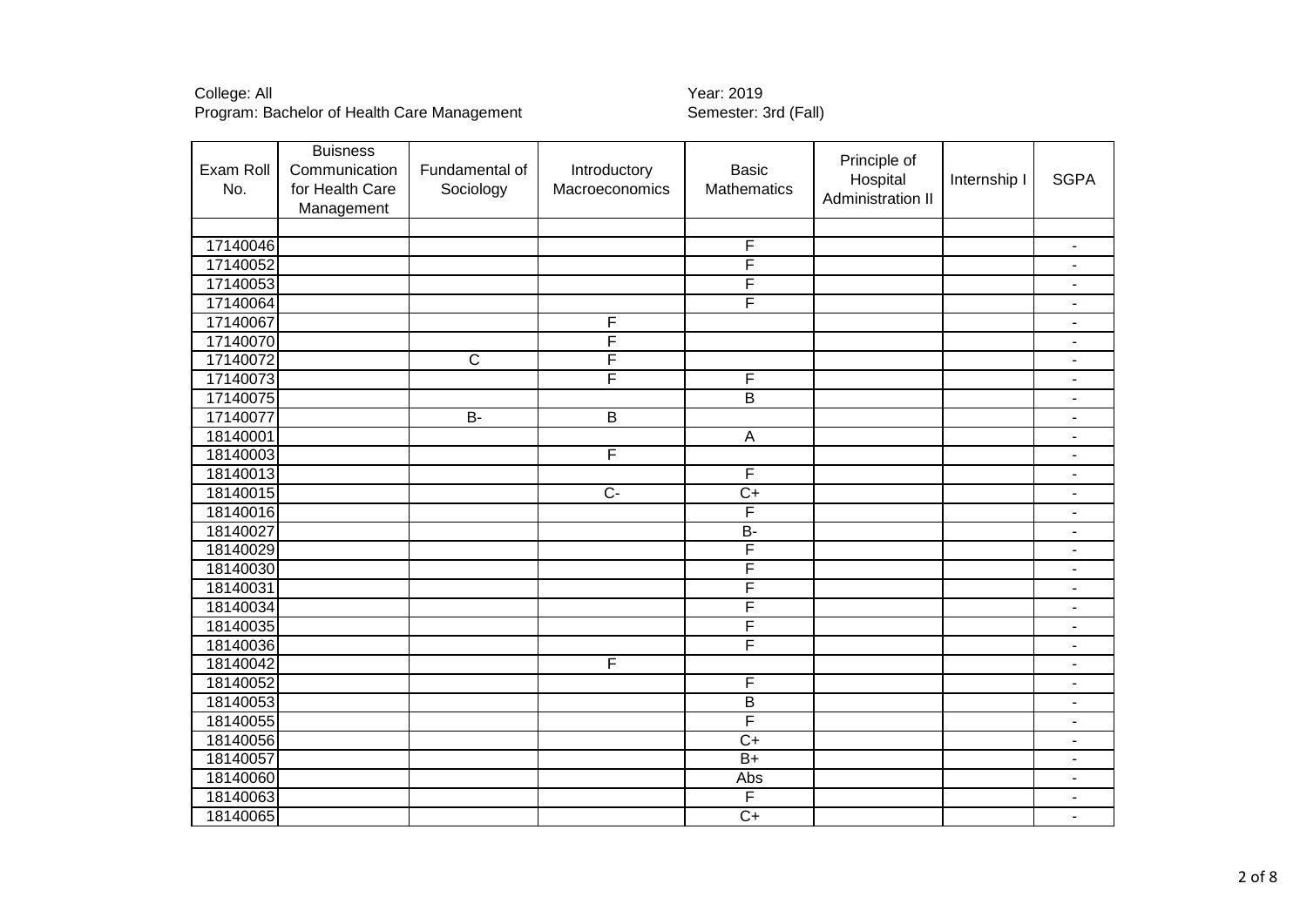College: All<br>Program: Bachelor of Health Care Management Theory Collegens Semester: 3rd (Fall) Program: Bachelor of Health Care Management

| Exam Roll | <b>Buisness</b><br>Communication | Fundamental of          | Introductory            | <b>Basic</b>            | Principle of<br>Hospital | Internship I | <b>SGPA</b>              |
|-----------|----------------------------------|-------------------------|-------------------------|-------------------------|--------------------------|--------------|--------------------------|
| No.       | for Health Care<br>Management    | Sociology               | Macroeconomics          | <b>Mathematics</b>      | Administration II        |              |                          |
|           |                                  |                         |                         |                         |                          |              |                          |
| 18140073  |                                  |                         | Abs                     |                         |                          |              | $\overline{\phantom{a}}$ |
| 18140075  |                                  |                         | Abs                     |                         |                          |              |                          |
| 18140076  |                                  |                         |                         | $C+$                    |                          |              |                          |
| 18140077  |                                  |                         |                         | F                       |                          |              | $\blacksquare$           |
| 18140079  |                                  |                         |                         | F                       |                          |              | $\blacksquare$           |
| 18140080  |                                  |                         |                         | Abs                     |                          |              | $\overline{\phantom{a}}$ |
| 18140081  |                                  |                         |                         | Abs                     |                          |              | $\overline{\phantom{a}}$ |
| 18140084  |                                  |                         | $\overline{C}$          |                         |                          |              | $\blacksquare$           |
| 18140085  |                                  |                         |                         | F                       |                          |              |                          |
| 18140090  |                                  |                         | F                       |                         |                          |              |                          |
| 18140091  |                                  |                         | F                       | Abs                     |                          |              | $\blacksquare$           |
| 18140095  |                                  |                         | F                       | F                       |                          |              |                          |
| 18140096  |                                  |                         | F                       |                         |                          |              | $\blacksquare$           |
| 18140097  |                                  |                         | Abs                     | F                       |                          |              | $\sim$                   |
| 18140098  |                                  |                         |                         | $\overline{\mathsf{F}}$ |                          |              | $\blacksquare$           |
| 18140100  |                                  |                         | Abs                     |                         |                          |              | $\overline{\phantom{a}}$ |
| 18140103  |                                  |                         |                         | Abs                     |                          |              | $\overline{\phantom{a}}$ |
| 18140104  |                                  |                         |                         | F                       |                          |              | $\blacksquare$           |
| 18140105  |                                  |                         | $\overline{F}$          |                         |                          |              | $\blacksquare$           |
| 18140108  |                                  |                         |                         | F                       |                          |              | $\overline{\phantom{a}}$ |
| 18140109  |                                  |                         |                         | Abs                     |                          | $B+$         | $\blacksquare$           |
| 18140111  |                                  | $\overline{C}$          |                         |                         |                          |              |                          |
| 18140115  |                                  |                         | Abs                     |                         |                          |              |                          |
| 18140116  |                                  | $\overline{\mathsf{F}}$ |                         | Abs                     |                          |              |                          |
| 18140118  |                                  |                         |                         | $\overline{\mathsf{c}}$ |                          |              |                          |
| 18140126  |                                  |                         |                         | Abs                     |                          |              |                          |
| 18140127  |                                  |                         |                         | F                       |                          | A-           | $\blacksquare$           |
| 18140128  |                                  |                         | Abs                     | F                       |                          |              | $\sim$                   |
| 18140134  |                                  |                         |                         | F                       |                          |              | $\blacksquare$           |
| 18140136  |                                  |                         | $B+$                    | $A-$                    |                          |              |                          |
| 19140001  | F                                | F                       | $\overline{\mathsf{F}}$ | $\overline{\mathsf{F}}$ | F                        | $A-$         | $\blacksquare$           |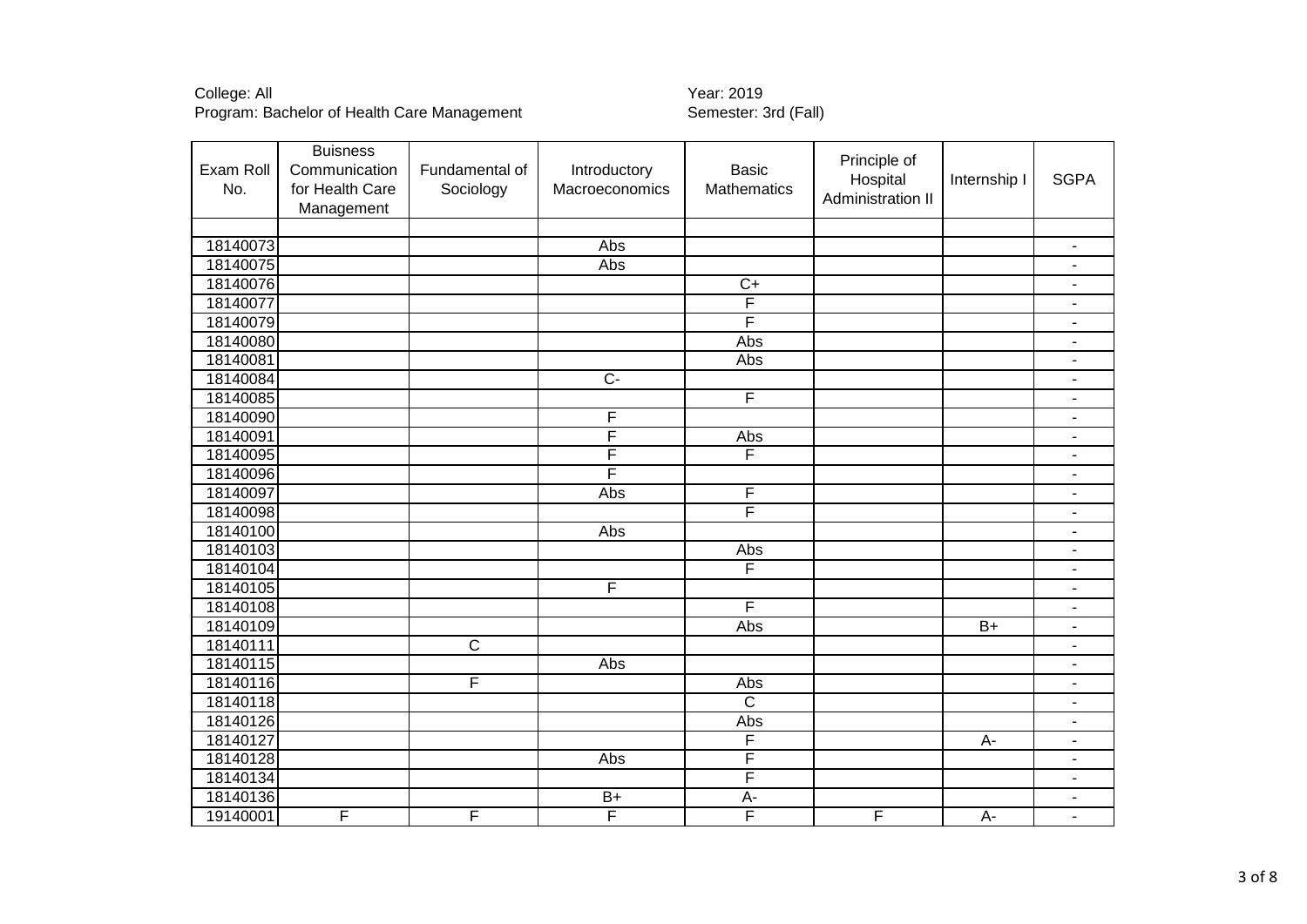College: All<br>Program: Bachelor of Health Care Management Theory Collegens Semester: 3rd (Fall) Program: Bachelor of Health Care Management

| Exam Roll<br>No. | <b>Buisness</b><br>Communication<br>for Health Care<br>Management | Fundamental of<br>Sociology | Introductory<br>Macroeconomics | <b>Basic</b><br>Mathematics | Principle of<br>Hospital<br>Administration II | Internship I | <b>SGPA</b>    |
|------------------|-------------------------------------------------------------------|-----------------------------|--------------------------------|-----------------------------|-----------------------------------------------|--------------|----------------|
|                  |                                                                   |                             |                                |                             |                                               |              |                |
| 19140002         | $B+$                                                              | $B+$                        | A-                             | <b>B-</b>                   | <b>B-</b>                                     | A            | 3.28           |
| 19140003         | $B -$                                                             | $\overline{A}$              | $\overline{\text{c}}$          | $\overline{B}$              | $\overline{\mathsf{B}}$                       | A            | 3.02           |
| 19140004         | $\overline{C}$                                                    | F                           | F                              | F                           | $\overline{C}$                                | $A-$         | ۰              |
| 19140006         | $\mathsf A$                                                       | A                           | A                              | Abs                         | $B+$                                          | A            | $\blacksquare$ |
| 19140007         | $\overline{C+}$                                                   | $\overline{\text{c}}$       | F                              | F                           | $\overline{C}$                                | A-           |                |
| 19140008         | $\overline{\text{c}}$                                             | $\overline{B}$              | F                              | <b>B-</b>                   | $\overline{\text{c}}$                         | A-           | ۰              |
| 19140009         | B-                                                                | А-                          | B                              | F                           | $C+$                                          | A            | ٠              |
| 19140010         | $\overline{B}$                                                    | $\overline{B+}$             | $\overline{C}$ -               | F                           | $B -$                                         | A            | $\overline{a}$ |
| 19140011         | C                                                                 | $\overline{C}$              | F                              | F                           | $C -$                                         | A-           | ۰              |
| 19140012         | F                                                                 | $\overline{C}$ -            | F                              | F                           | F                                             | A-           |                |
| 19140013         | $\overline{C}$                                                    | $\overline{C}$              | F                              | F                           | $\overline{C}$                                | A            |                |
| 19140014         | $\overline{\text{c}}$                                             | $\overline{C}$              | F                              | F                           | F                                             | A            |                |
| 19140016         | $\overline{B}$                                                    | $\overline{C}$              | F                              | F                           | $\overline{B}$                                | $A -$        |                |
| 19140017         | $\overline{B+}$                                                   | A                           | $\overline{\mathsf{B}}$        | A-                          | $\overline{B+}$                               | Α            | 3.55           |
| 19140018         | $B+$                                                              | Α                           | B+                             | F                           | Β                                             | Α            |                |
| 19140019         | B                                                                 | $\overline{B+}$             | $\overline{B}$                 | F                           | B                                             | A            |                |
| 19140020         | $\overline{B}$                                                    | $\overline{B+}$             | $\overline{\text{c}}$          | $\overline{\mathsf{B}}$     | $\overline{\mathsf{B}}$                       | A            | 3.05           |
| 19140021         | B                                                                 | A                           | A                              | Α                           | B                                             | A-           | 3.62           |
| 19140022         | $B -$                                                             | A-                          | $\overline{\text{c}}$          | F                           | $\overline{B}$                                | $A-$         |                |
| 19140023         | $\overline{\text{c}}$                                             | $\overline{C}$ -            | F                              | F                           | F                                             | A-           |                |
| 19140024         | B-                                                                | A-                          | <b>B-</b>                      | $C+$                        | $C+$                                          | A            | 2.95           |
| 19140025         | $\overline{C}$                                                    | $\overline{\text{c}}$       | F                              | F                           | $\overline{C}$                                | A-           |                |
| 19140026         | $A -$                                                             | A                           | $\overline{B}$                 | $\overline{C}$              | $\overline{\mathsf{B}}$                       | A            | 3.28           |
| 19140027         | $\overline{B+}$                                                   | A                           | $\overline{B+}$                | A                           | $\overline{B+}$                               | A            | 3.65           |
| 19140028         | $\overline{\text{C}}$                                             | B                           | F                              | F                           | B                                             | A-           |                |
| 19140029         | $\overline{C}$                                                    | $\overline{B}$              | $\overline{\mathsf{B}}$        | F                           | $\overline{C+}$                               | A            | ۰              |
| 19140030         | A                                                                 | A-                          | F                              | F                           | A-                                            | Incomplete   | ÷.             |
| 19140031         | B                                                                 | A-                          | $B+$                           | $B+$                        | $B+$                                          | Α            | 3.43           |
| 19140032         | $\overline{B}$                                                    | A                           | $\overline{\mathsf{B}}$        | $\overline{B+}$             | $B+$                                          | $A -$        | 3.43           |
| 19140033         | $B+$                                                              | A                           | $B+$                           | B                           | $A -$                                         | $A -$        | 3.50           |
| 19140034         | $B+$                                                              | A                           | A                              | A-                          | A                                             | A            | 3.83           |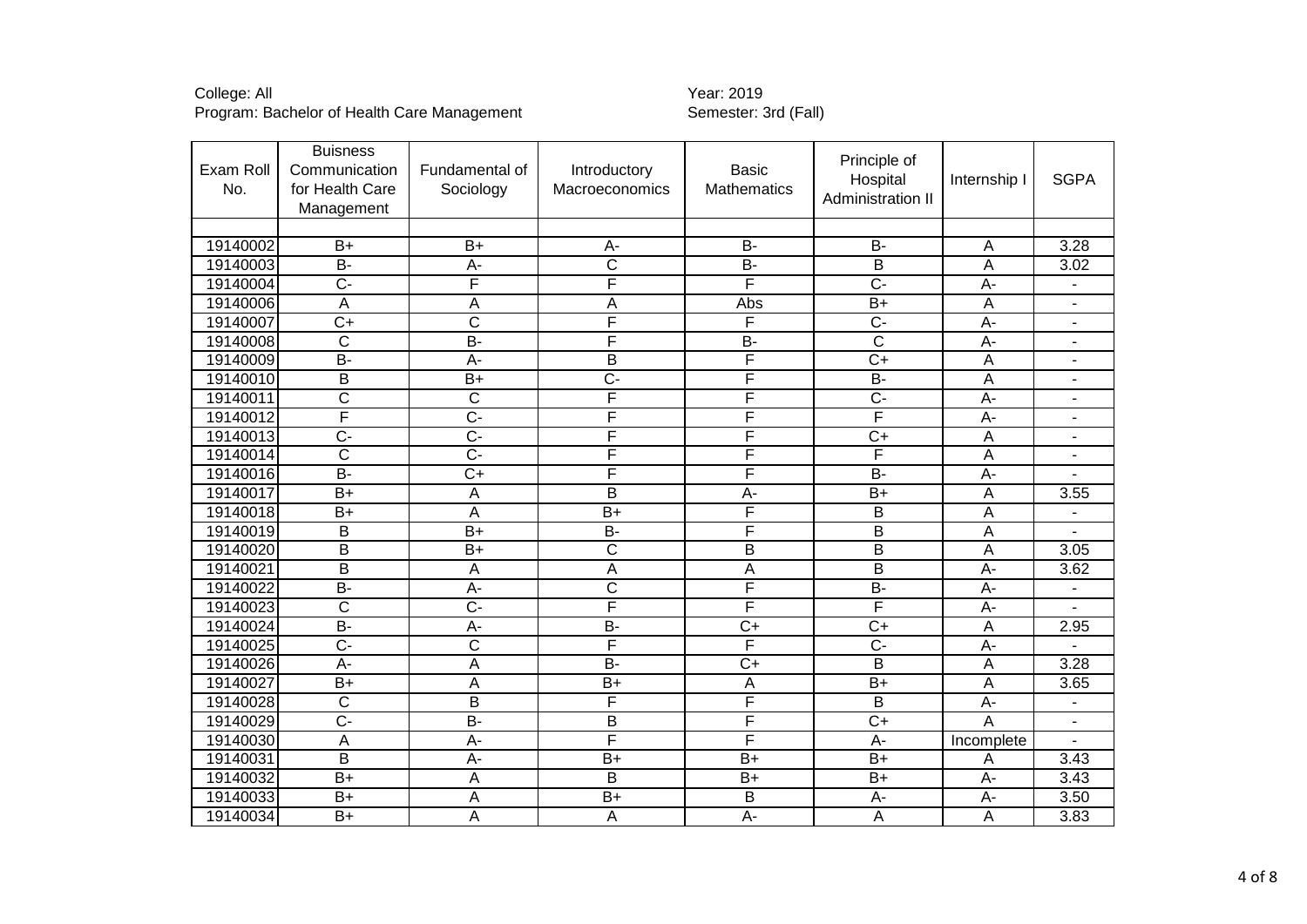# College: All Year: 2019

Program: Bachelor of Health Care Management Semester: 3rd (Fall)

| Exam Roll<br>No. | <b>Buisness</b><br>Communication<br>for Health Care<br>Management | Fundamental of<br>Sociology | Introductory<br>Macroeconomics | <b>Basic</b><br><b>Mathematics</b> | Principle of<br>Hospital<br>Administration II | Internship I     | <b>SGPA</b> |
|------------------|-------------------------------------------------------------------|-----------------------------|--------------------------------|------------------------------------|-----------------------------------------------|------------------|-------------|
|                  |                                                                   |                             |                                |                                    |                                               |                  |             |
| 19140035         | А-                                                                | Α                           | Α                              | A                                  | A-                                            | A                | 3.90        |
| 19140036         | $\overline{\text{c}}$                                             | $\overline{B+}$             | $\overline{C+}$                | F                                  | $B -$                                         | $\overline{A}$ - |             |
| 19140038         | $B+$                                                              | A                           | A-                             | A                                  | $B+$                                          | A-               | 3.67        |
| 19140039         | B                                                                 | Α                           | $\overline{\text{c}}$          | $B+$                               | B                                             | A-               | 3.17        |
| 19140040         | $\overline{C}$                                                    | $\overline{\mathsf{B}}$     | F                              | F                                  | $\overline{B}$                                | Incomplete       |             |
| 19140041         | B-                                                                | A                           | $C+$                           | B                                  | B                                             | $A -$            | 3.12        |
| 19140042         | A-                                                                | A                           | B                              | A                                  | $\overline{B+}$                               | A                | 3.67        |
| 19140043         | F                                                                 | Abs                         | Abs                            | Abs                                | Abs                                           | Incomplete       |             |
| 19140044         | C                                                                 | B                           | B                              | F                                  | <b>B-</b>                                     | A-               |             |
| 19140045         | $\overline{C+}$                                                   | $B+$                        | <b>B-</b>                      | $\overline{C+}$                    | Abs                                           | $A -$            |             |
| 19140046         | $\overline{C}$ -                                                  | A                           | $\overline{B}$                 | $\overline{A}$                     | $\overline{A}$                                | $\overline{A}$   | 3.40        |
| 19140047         | $B+$                                                              | A                           | <b>B-</b>                      | A-                                 | $B+$                                          | Α                | 3.50        |
| 19140048         | $\overline{C}$                                                    | F                           | F                              | F                                  | $\overline{C}$                                | A-               |             |
| 19140049         | $\overline{A}$ -                                                  | $\overline{\mathsf{A}}$     | $\overline{A}$                 | $\overline{A}$ -                   | $\overline{A}$                                | A                | 3.90        |
| 19140051         | B                                                                 | Α                           | $\overline{C}$                 | $\overline{B}$                     | B                                             | Α                | 3.22        |
| 19140052         | $B+$                                                              | Α                           | $B+$                           | A                                  | A                                             | A                | 3.77        |
| 19140053         | $\overline{\text{c}}$                                             | $\overline{\mathsf{B}}$     | F                              | F                                  | $\overline{B}$                                | A                |             |
| 19140056         | $C -$                                                             | B                           | F                              | F                                  | $C+$                                          | $A -$            |             |
| 19140058         | B                                                                 | Α                           | A                              | A                                  | $B+$                                          | A                | 3.72        |
| 19140059         | $\overline{B}$                                                    | $\overline{A}$              | $\overline{C}$ -               | F                                  | $\overline{B}$                                | $\overline{A}$   |             |
| 19140060         | $B+$                                                              | A                           | $B+$                           | <b>B-</b>                          | A-                                            | Α                | 3.50        |
| 19140061         | $B+$                                                              | A                           | A                              | A                                  | $A -$                                         | Α                | 3.83        |
| 19140062         | $\overline{B}$                                                    | Ā                           | $\overline{A}$ -               | F                                  | $\overline{A}$                                | Ā                |             |
| 19140063         | Abs                                                               | Abs                         | Abs                            | Abs                                | Abs                                           | Incomplete       |             |
| 19140064         | B                                                                 | $B+$                        | $\overline{C+}$                | F                                  | B                                             | $A -$            |             |
| 19140065         | $\overline{C+}$                                                   | $\overline{B}$              | $\overline{C+}$                | F                                  | $\overline{B}$                                | A                |             |
| 19140066         | Abs                                                               | F                           | Abs                            | Abs                                | B                                             | A-               |             |
| 19140067         | <b>NQ</b>                                                         | <b>NQ</b>                   | <b>NQ</b>                      | <b>NQ</b>                          | <b>NQ</b>                                     | Incomplete       |             |
| 19140068         | $\overline{B}$                                                    | A-                          | $\overline{A}$ -               | $\overline{B}$                     | $A -$                                         | Α                | 3.52        |
| 19140069         | <b>B-</b>                                                         | $B+$                        | $C -$                          | F                                  | B                                             | $A -$            |             |
| 19140070         | $B+$                                                              | $A -$                       | $\boldsymbol{\mathsf{A}}$      | $\boldsymbol{\mathsf{A}}$          | $B+$                                          | $\mathsf A$      | 3.72        |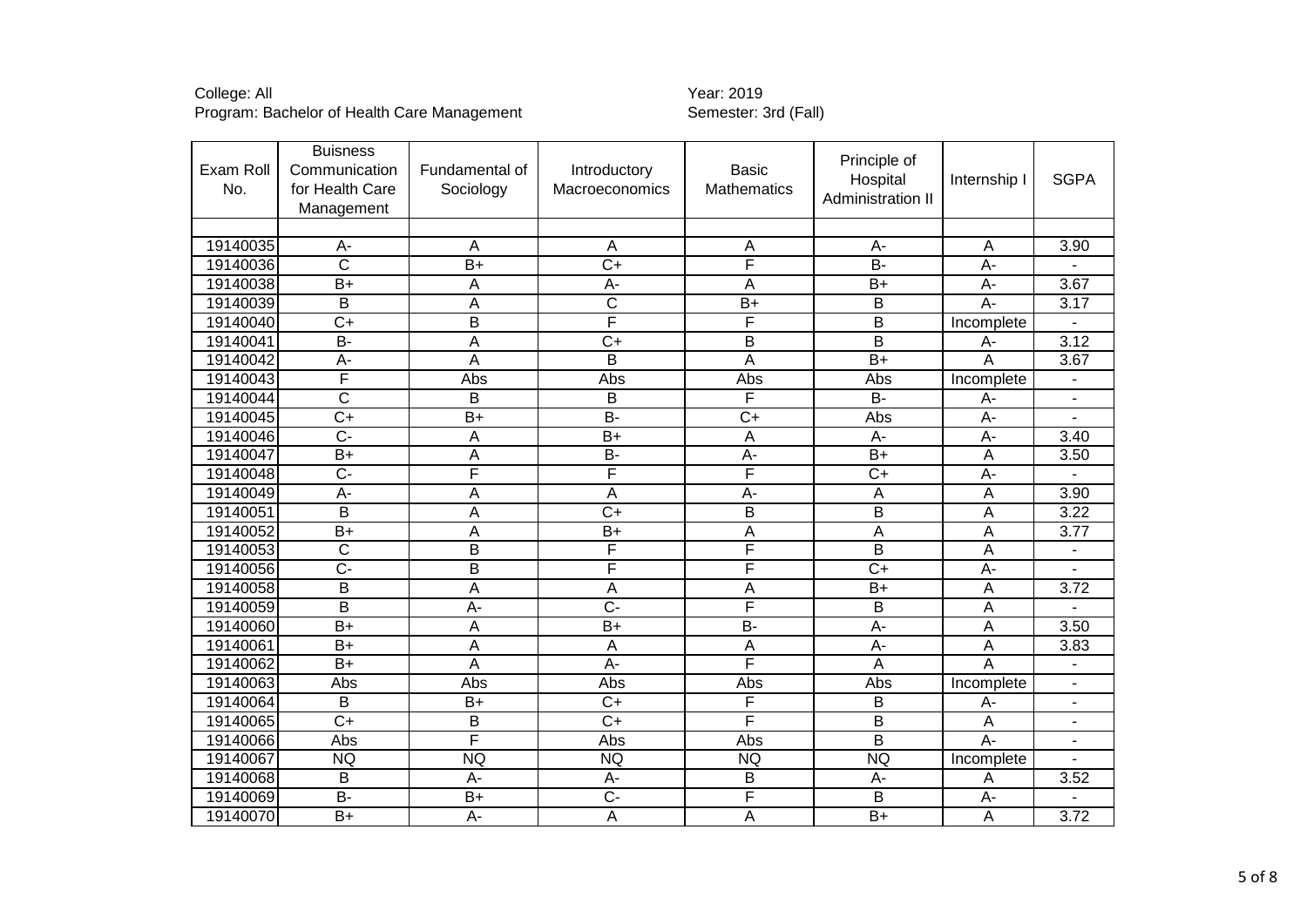# College: All Year: 2019

Program: Bachelor of Health Care Management Semester: 3rd (Fall)

| Exam Roll<br>No. | <b>Buisness</b><br>Communication<br>for Health Care<br>Management | Fundamental of<br>Sociology | Introductory<br>Macroeconomics | Basic<br><b>Mathematics</b> | Principle of<br>Hospital<br>Administration II | Internship I     | <b>SGPA</b>              |
|------------------|-------------------------------------------------------------------|-----------------------------|--------------------------------|-----------------------------|-----------------------------------------------|------------------|--------------------------|
|                  |                                                                   |                             |                                |                             |                                               |                  |                          |
| 19140071         | $\overline{C}$                                                    | $\overline{C+}$             | $\overline{C}$                 | F                           | $C+$                                          | A-               | $\overline{\phantom{a}}$ |
| 19140072         | $\overline{B}$                                                    | $B -$                       | F                              | F                           | $\overline{B}$                                | A                |                          |
| 19140073         | Abs                                                               | F                           | Abs                            | F                           | F                                             | Incomplete       |                          |
| 19140074         | B                                                                 | $A -$                       | B                              | F                           | B                                             | Α                |                          |
| 19140075         | $\overline{C+}$                                                   | $\overline{C+}$             | $\overline{B}$                 | $\overline{B}$              | $\overline{\mathsf{B}}$                       | $\overline{A}$ - | 2.78                     |
| 19140076         | $C+$                                                              | <b>B-</b>                   | F                              | F                           | B-                                            | $A -$            |                          |
| 19140078         | F                                                                 | F                           | F                              | F                           | F                                             | A-               |                          |
| 19140079         | $\overline{C}$ -                                                  | F                           | F                              | F                           | F                                             | $A -$            |                          |
| 19140080         | A                                                                 | A                           | A-                             | $B+$                        | $\overline{A}$                                | A                | 3.83                     |
| 19140083         | <b>B-</b>                                                         | $B+$                        | $C+$                           | F                           | B                                             | A-               |                          |
| 19140084         | $\overline{D+}$                                                   | F                           | F                              | F                           | $\overline{C+}$                               | $\overline{A}$ - |                          |
| 19140085         | $\overline{C+}$                                                   | B                           | Abs                            | F                           | $\overline{C+}$                               | $\overline{A}$ - |                          |
| 19140086         | $\overline{C}$                                                    | $\overline{B}$              | F                              | $\overline{B}$              | $\overline{C}$                                | А-               |                          |
| 19140087         | $\overline{C+}$                                                   | $\overline{A}$              | F                              | $\overline{C+}$             | $\overline{B}$                                | $A -$            |                          |
| 19140088         | <b>NQ</b>                                                         | <b>NQ</b>                   | <b>NQ</b>                      | <b>NQ</b>                   | <b>NQ</b>                                     | Incomplete       |                          |
| 19140089         | $B+$                                                              | A-                          | в                              | Α                           | A-                                            | Α                | 3.62                     |
| 19140090         | $\overline{C+}$                                                   | $\overline{\mathsf{B}}$     | $\overline{C}$                 | F                           | B                                             | A                |                          |
| 19140091         | A-                                                                | B                           | $C+$                           | F                           | A-                                            | A                |                          |
| 19140092         | B                                                                 | A                           | F                              | F                           | B                                             | A                |                          |
| 19140093         | $A -$                                                             | A                           | $\overline{C}$                 | F                           | $\overline{A}$ -                              | A                |                          |
| 19140094         | $B+$                                                              | $A -$                       | A-                             | $\overline{B}$              | $B+$                                          | A                | 3.45                     |
| 19140095         | $\overline{B}$                                                    | $A -$                       | $\overline{C}$                 | F                           | B                                             | A                |                          |
| 19140096         | $\overline{C+}$                                                   | $\overline{\mathsf{B}}$     | $\overline{\text{C}}$          | F                           | $\overline{C+}$                               | A-               |                          |
| 19140097         | $B+$                                                              | $\overline{B+}$             | $\overline{A}$                 | A                           | $\overline{A}$                                | A                | 3.72                     |
| 19140098         | $B -$                                                             | $\overline{C+}$             | F                              | $\overline{C}$              | $\overline{B}$                                | A                |                          |
| 19140099         | $\overline{B}$                                                    | $\overline{B}$              | $\overline{B+}$                | $\overline{B}$              | $\overline{B}$                                | A                | 3.22                     |
| 19140100         | А-                                                                | $B+$                        | А-                             | A-                          | A-                                            | A                | 3.68                     |
| 19140101         | F                                                                 | F                           | F                              | F                           | $\overline{C}$                                | A                |                          |
| 19140102         | $B+$                                                              | $C+$                        | $B+$                           | A-                          | $\overline{B}$                                | A                | 3.22                     |
| 19140103         | A-                                                                | $B+$                        | $C+$                           | A-                          | $B+$                                          | A                | 3.38                     |
| 19140104         | $\overline{B}$                                                    | Abs                         | F                              | F                           | $\overline{C+}$                               | $\mathsf A$      |                          |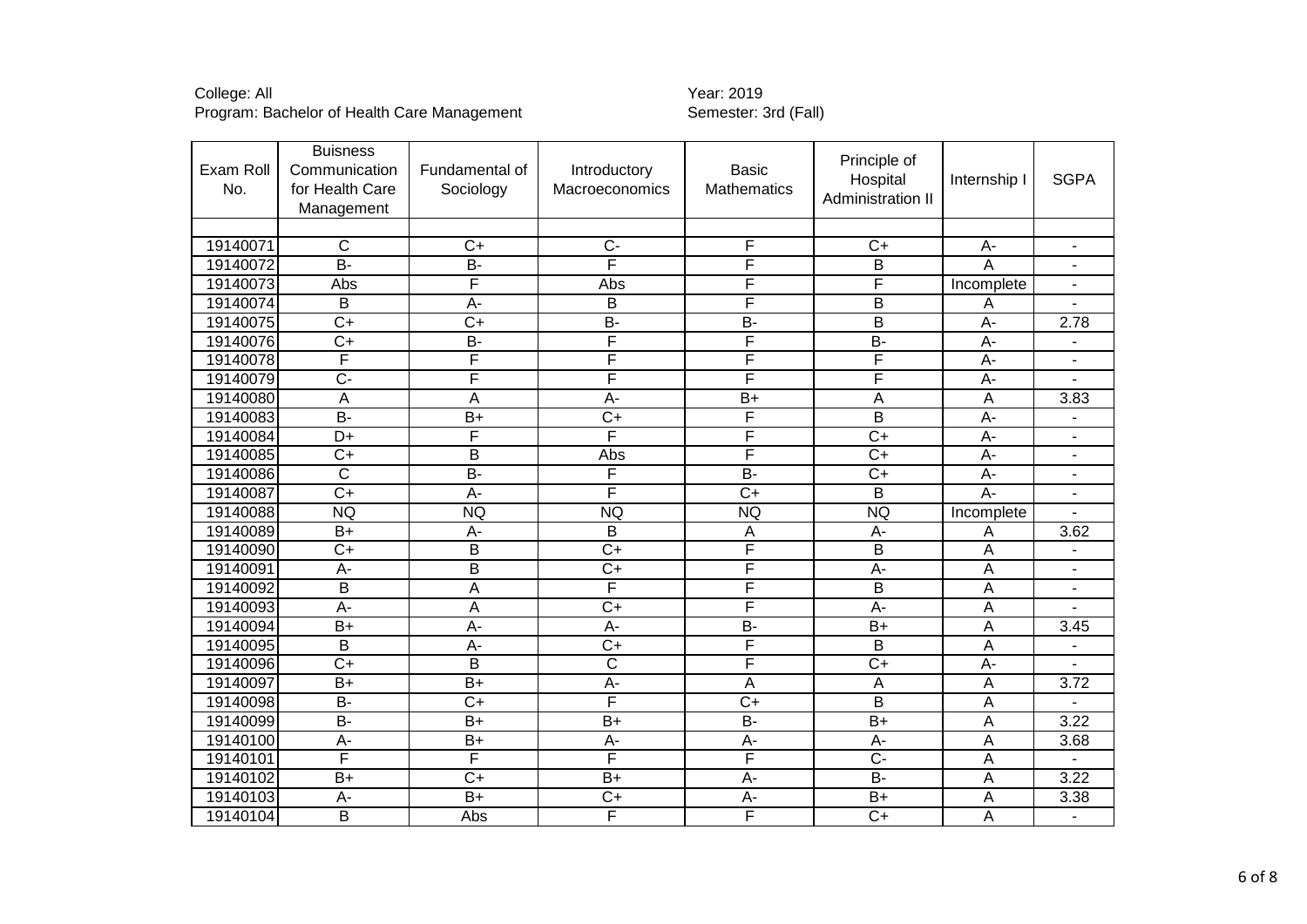College: All<br>Program: Bachelor of Health Care Management Theory Collegens Semester: 3rd (Fall) Program: Bachelor of Health Care Management

| Exam Roll<br>No. | <b>Buisness</b><br>Communication<br>for Health Care<br>Management | Fundamental of<br>Sociology | Introductory<br>Macroeconomics | <b>Basic</b><br><b>Mathematics</b> | Principle of<br>Hospital<br>Administration II | Internship I | <b>SGPA</b>              |
|------------------|-------------------------------------------------------------------|-----------------------------|--------------------------------|------------------------------------|-----------------------------------------------|--------------|--------------------------|
|                  |                                                                   |                             |                                |                                    |                                               |              |                          |
| 19140105         | $\overline{B}$                                                    | $\overline{\text{c}}$       | F                              | F                                  | $\overline{C}$                                | A            |                          |
| 19140106         | $\overline{B+}$                                                   | $\overline{B}$              | $\overline{C+}$                | $\overline{B}$                     | $\overline{\mathsf{B}}$                       | A            | 3.05                     |
| 19140107         | $\overline{C}$                                                    | $\overline{C}$              | F                              | Abs                                | $\overline{C}$                                | A            |                          |
| 19140108         | $\overline{C}$                                                    | F                           | Abs                            | Abs                                | $\overline{\text{c}}$                         | A            |                          |
| 19140109         | $\overline{B+}$                                                   | $\overline{B+}$             | A                              | A                                  | В                                             | A            | 3.60                     |
| 19140110         | F                                                                 | F                           | Abs                            | Abs                                | F                                             | A            |                          |
| 19140111         | F                                                                 | F                           | F                              | F                                  | F                                             | Α            | $\overline{\phantom{a}}$ |
| 19140112         | Abs                                                               | $\overline{C}$              | Abs                            | Abs                                | $\overline{C}$                                | A            |                          |
| 19140113         | A-                                                                | $\overline{\text{c}}$       | Abs                            | F                                  | B                                             | A            |                          |
| 19140114         | Abs                                                               | Abs                         | Abs                            | Abs                                | F                                             | Α            |                          |
| 19140115         | $A -$                                                             | $A -$                       | $B -$                          | $\overline{C+}$                    | $\overline{B+}$                               | A            | 3.28                     |
| 19140116         | A-                                                                | $B+$                        | A-                             | A-                                 | A                                             | A            | 3.73                     |
| 19140118         | $\overline{B+}$                                                   | $B+$                        | F                              | A-                                 | B                                             | A            |                          |
| 19140119         | $\overline{C+}$                                                   | $B -$                       | $\overline{\text{c}}$          | F                                  | $\overline{C+}$                               | Α            |                          |
| 19140120         | $\overline{A}$                                                    | $\overline{A}$              | $\overline{B}$                 | $\overline{B}$                     | $B+$                                          | A            | 3.35                     |
| 19140121         | A-                                                                | A                           | A-                             | A                                  | A-                                            | A            | 3.85                     |
| 19140122         | $\overline{\mathsf{C}}$                                           | $B -$                       | F                              | Abs                                | $\overline{C+}$                               | A            |                          |
| 19140123         | $\overline{\text{c}}$                                             | $\overline{B}$              | $\overline{\text{c}}$          | <b>B-</b>                          | B                                             | $\mathsf A$  | 2.73                     |
| 19140124         | B                                                                 | $B+$                        | $\overline{B+}$                | $\boldsymbol{\mathsf{A}}$          | $B+$                                          | A            | 3.48                     |
| 19140125         | $\overline{\text{c}}$                                             | $\overline{B}$              | $\overline{C}$                 | F                                  | $\overline{B}$                                | A            |                          |
| 19140126         | A                                                                 | $\overline{A}$ -            | B                              | $\overline{C+}$                    | B                                             | Α            | 3.33                     |
| 19140127         | $\overline{C}$ -                                                  | Expelled                    | F                              | F                                  | F                                             | Α            |                          |
| 19140128         | F                                                                 | Abs                         | Abs                            | Abs                                | F                                             | A            |                          |
| 19140129         | B                                                                 | B                           | $A -$                          | A                                  | B                                             | A            | 3.45                     |
| 19140130         | $\overline{A}$                                                    | $A -$                       | B                              | $B+$                               | A                                             | A            | 3.67                     |
| 19140131         | $A -$                                                             | $B+$                        | F                              | F                                  | B                                             | A            |                          |
| 19140132         | $B+$                                                              | $A -$                       | <b>B-</b>                      | $B+$                               | B                                             | Α            | 3.33                     |
| 19140133         | A-                                                                | $B+$                        | $\overline{B}$                 | F                                  | A-                                            | A            |                          |
| 19140140         | $\overline{C}$                                                    | $\overline{A}$              | $\overline{B}$                 | $\overline{A}$ -                   | $\overline{B+}$                               | A            | 3.28                     |
| 19140141         | $\overline{B}$                                                    | $\overline{A}$              | $\overline{B}$                 | B                                  | $B+$                                          | A            | 3.33                     |
| 19140142         | $B+$                                                              | A                           | B                              | $\overline{B+}$                    | $B+$                                          | A-           | 3.43                     |